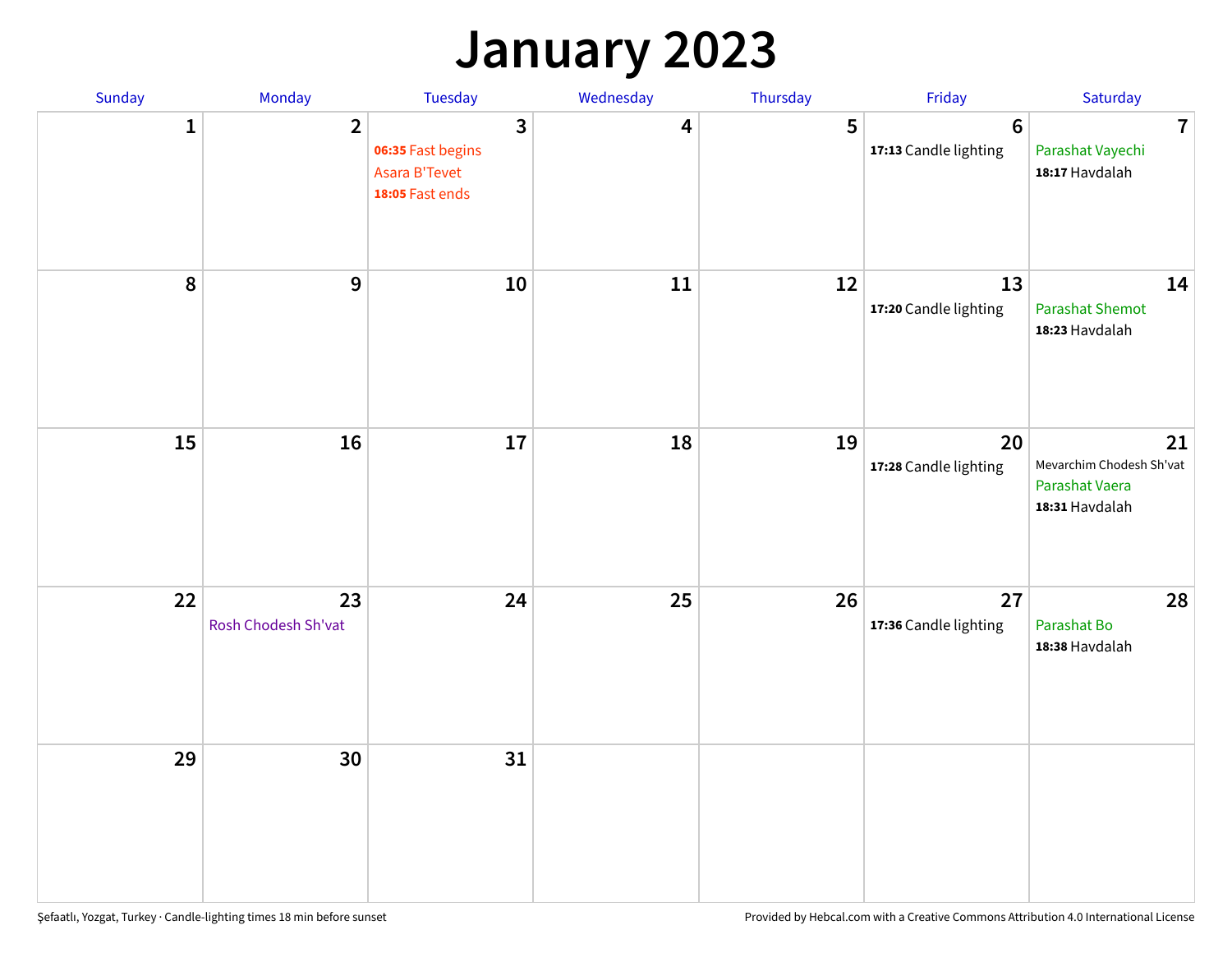# **February 2023**

| Sunday | Monday                        | Tuesday                 | Wednesday               | Thursday       | Friday                                  | Saturday                                                                                               |
|--------|-------------------------------|-------------------------|-------------------------|----------------|-----------------------------------------|--------------------------------------------------------------------------------------------------------|
|        |                               |                         | 1                       | $\overline{2}$ | $\overline{3}$<br>17:44 Candle lighting | $\overline{\mathbf{4}}$<br><b>Shabbat Shirah</b><br>Parashat Beshalach<br>18:46 Havdalah               |
| 5      | $6\phantom{1}6$<br>Tu BiShvat | $\overline{7}$          | 8                       | 9              | 10<br>17:53 Candle lighting             | 11<br>Parashat Yitro<br>18:53 Havdalah                                                                 |
| 12     | 13                            | 14                      | 15                      | 16             | 17<br>18:01 Candle lighting             | 18<br><b>Shabbat Shekalim</b><br>Mevarchim Chodesh Adar<br><b>Parashat Mishpatim</b><br>19:01 Havdalah |
| 19     | 20                            | 21<br>Rosh Chodesh Adar | 22<br>Rosh Chodesh Adar | 23             | 24<br>18:09 Candle lighting             | 25<br>Parashat Terumah<br>19:08 Havdalah                                                               |
| 26     | 27                            | 28                      |                         |                |                                         |                                                                                                        |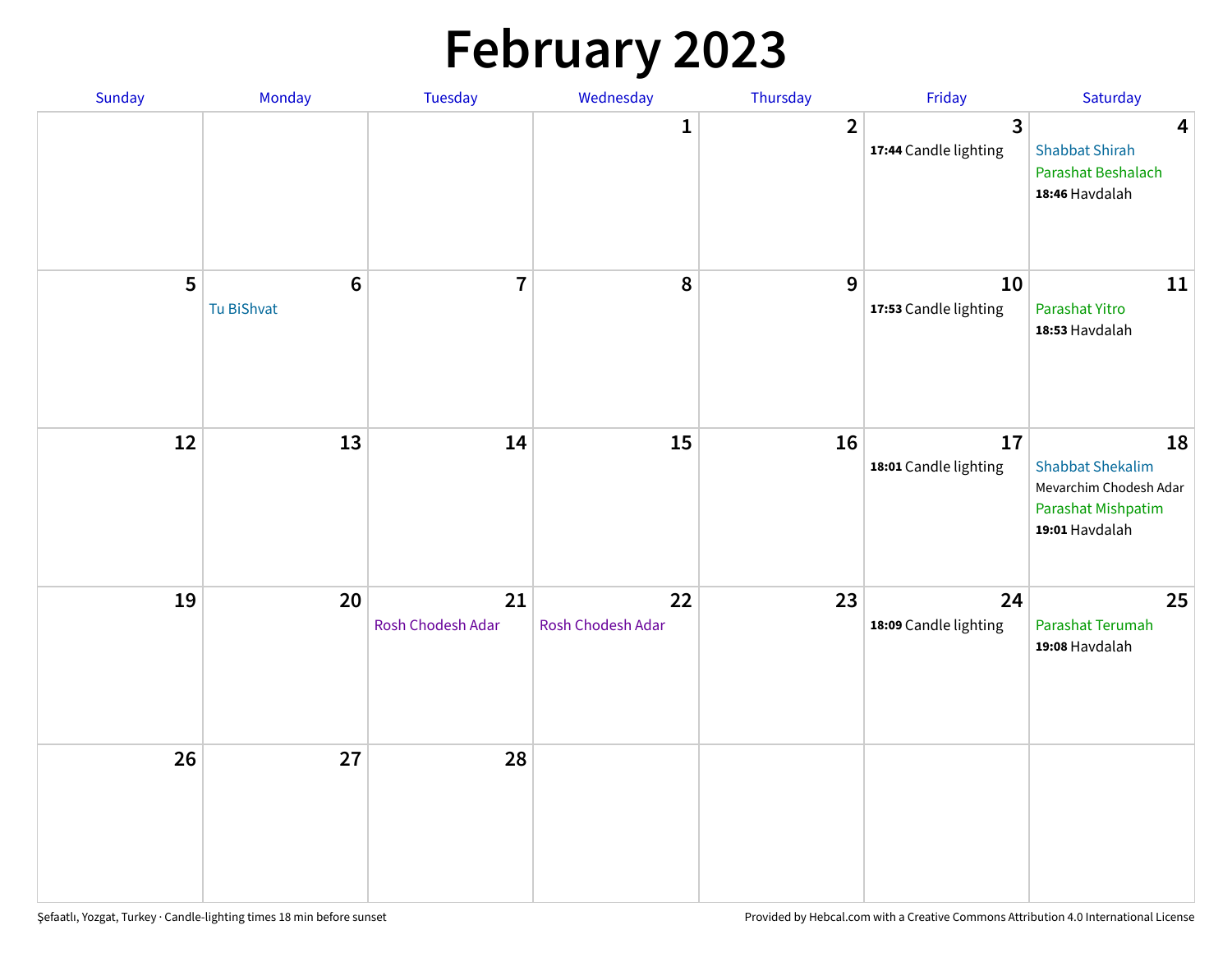## **March 2023**

| Sunday | Monday                                                                                                | Tuesday                 | Wednesday                 | Thursday                        | Friday                      | Saturday                                                                                                 |
|--------|-------------------------------------------------------------------------------------------------------|-------------------------|---------------------------|---------------------------------|-----------------------------|----------------------------------------------------------------------------------------------------------|
|        |                                                                                                       |                         | 1                         | $\overline{2}$                  | 3<br>18:16 Candle lighting  | $\overline{\mathbf{4}}$<br><b>Shabbat Zachor</b><br>Parashat Tetzaveh<br>19:16 Havdalah                  |
| 5      | $6\phantom{1}6$<br>05:48 Fast begins<br><b>Ta'anit Esther</b><br>19:11 Fast ends<br><b>Erev Purim</b> | $\overline{7}$<br>Purim | 8<br><b>Shushan Purim</b> | 9                               | 10<br>18:24 Candle lighting | 11<br><b>Shabbat Parah</b><br>Parashat Ki Tisa<br>19:23 Havdalah                                         |
| 12     | 13                                                                                                    | 14                      | 15                        | 16                              | 17<br>18:31 Candle lighting | 18<br><b>Shabbat HaChodesh</b><br>Mevarchim Chodesh Nisan<br>Parashat Vayakhel-Pekudei<br>19:30 Havdalah |
| 19     | 20                                                                                                    | 21                      | 22                        | 23<br><b>Rosh Chodesh Nisan</b> | 24<br>18:38 Candle lighting | 25<br>Parashat Vayikra<br>19:38 Havdalah                                                                 |
| 26     | 27                                                                                                    | 28                      | 29                        | 30                              | 31<br>18:45 Candle lighting |                                                                                                          |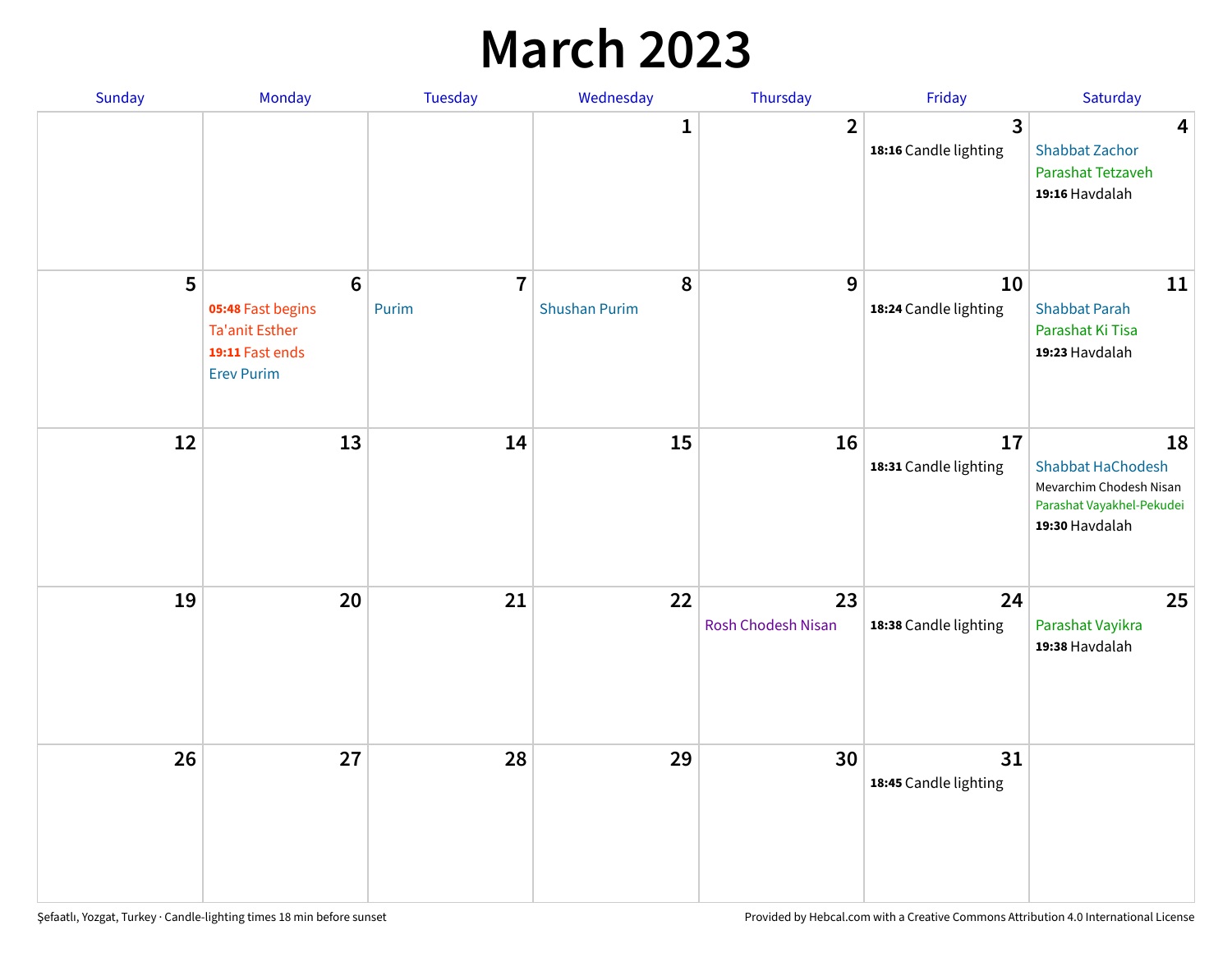# **April 2023**

| Sunday                | Monday                | <b>Tuesday</b>                                  | Wednesday                                                                                   | Thursday                                   | Friday                                            | Saturday                                                                                         |
|-----------------------|-----------------------|-------------------------------------------------|---------------------------------------------------------------------------------------------|--------------------------------------------|---------------------------------------------------|--------------------------------------------------------------------------------------------------|
|                       |                       |                                                 |                                                                                             |                                            |                                                   | $\mathbf{1}$<br><b>Shabbat HaGadol</b><br>Yom HaAliyah<br><b>Parashat Tzav</b><br>19:45 Havdalah |
| $\overline{2}$        | 3                     | 4                                               | 5                                                                                           | 6                                          | $\overline{7}$                                    | 8                                                                                                |
|                       |                       |                                                 | 04:58 Fast begins<br><b>Ta'anit Bechorot</b><br><b>Erev Pesach</b><br>18:50 Candle lighting | <b>Pesach I</b><br>19:50 Candle lighting   | <b>Pesach II</b><br>18:52 Candle lighting         | Pesach III (CH"M)<br>19:52 Havdalah                                                              |
| 9<br>Pesach IV (CH"M) | 10<br>Pesach V (CH"M) | 11<br>Pesach VI (CH"M)<br>18:56 Candle lighting | 12<br><b>Pesach VII</b><br>19:57 Candle lighting                                            | 13<br><b>Pesach VIII</b><br>19:58 Havdalah | 14<br>18:59 Candle lighting                       | 15<br>Mevarchim Chodesh Iyyar<br>Parashat Shmini<br>20:00 Havdalah                               |
| 16                    | 17                    | 18<br>Yom HaShoah                               | 19                                                                                          | 20                                         | 21<br>Rosh Chodesh Iyyar<br>19:06 Candle lighting | 22<br>Rosh Chodesh Iyyar<br>Parashat Tazria-Metzora<br>20:08 Havdalah                            |
| 23                    | 24                    | 25<br>Yom HaZikaron                             | 26<br>Yom HaAtzma'ut                                                                        | 27                                         | 28<br>19:13 Candle lighting                       | 29<br>Parashat Achrei Mot-Kedoshim<br>20:16 Havdalah                                             |
| 30                    |                       |                                                 |                                                                                             |                                            |                                                   |                                                                                                  |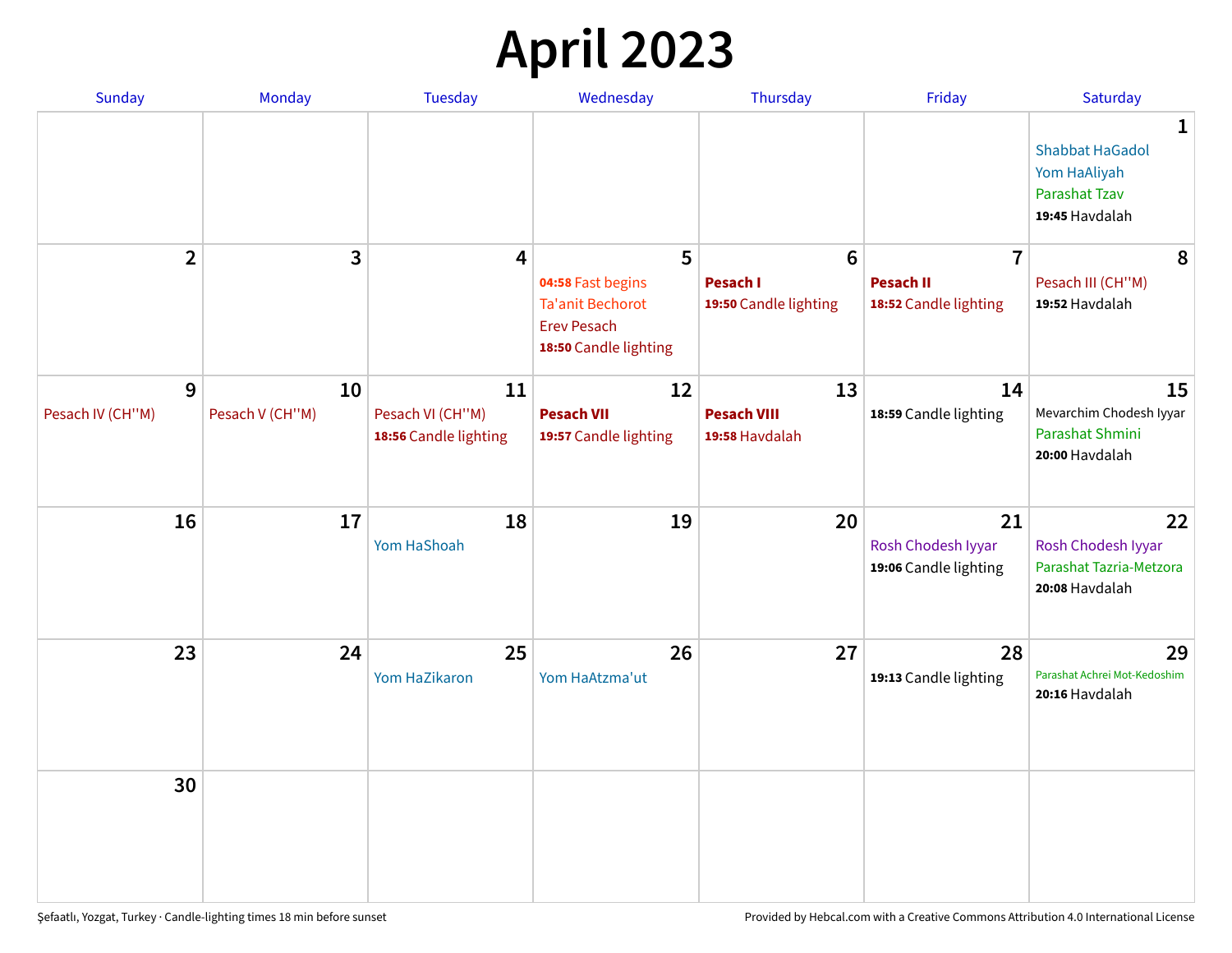#### **May 2023**

| Sunday                          | Monday       | Tuesday                 | Wednesday | Thursday                                           | Friday                                          | Saturday                                                             |
|---------------------------------|--------------|-------------------------|-----------|----------------------------------------------------|-------------------------------------------------|----------------------------------------------------------------------|
|                                 | $\mathbf{1}$ | $\overline{\mathbf{2}}$ | 3         | $\overline{\mathbf{4}}$                            | 5<br>Pesach Sheni<br>19:20 Candle lighting      | $\bf 6$<br><b>Parashat Emor</b><br>20:23 Havdalah                    |
| $\overline{7}$                  | $\pmb{8}$    | $9$<br>Lag BaOmer       | 10        | 11                                                 | 12<br>19:26 Candle lighting                     | 13<br>Parashat Behar-Bechukotai<br>20:31 Havdalah                    |
| 14                              | 15           | 16                      | 17        | 18                                                 | 19<br>Yom Yerushalayim<br>19:33 Candle lighting | 20<br>Mevarchim Chodesh Sivan<br>Parashat Bamidbar<br>20:39 Havdalah |
| 21<br><b>Rosh Chodesh Sivan</b> | 22           | 23                      | 24        | 25<br><b>Erev Shavuot</b><br>19:38 Candle lighting | 26<br><b>Shavuot I</b><br>19:39 Candle lighting | 27<br><b>Shavuot II</b><br>20:46 Havdalah                            |
| 28                              | 29           | 30                      | 31        |                                                    |                                                 |                                                                      |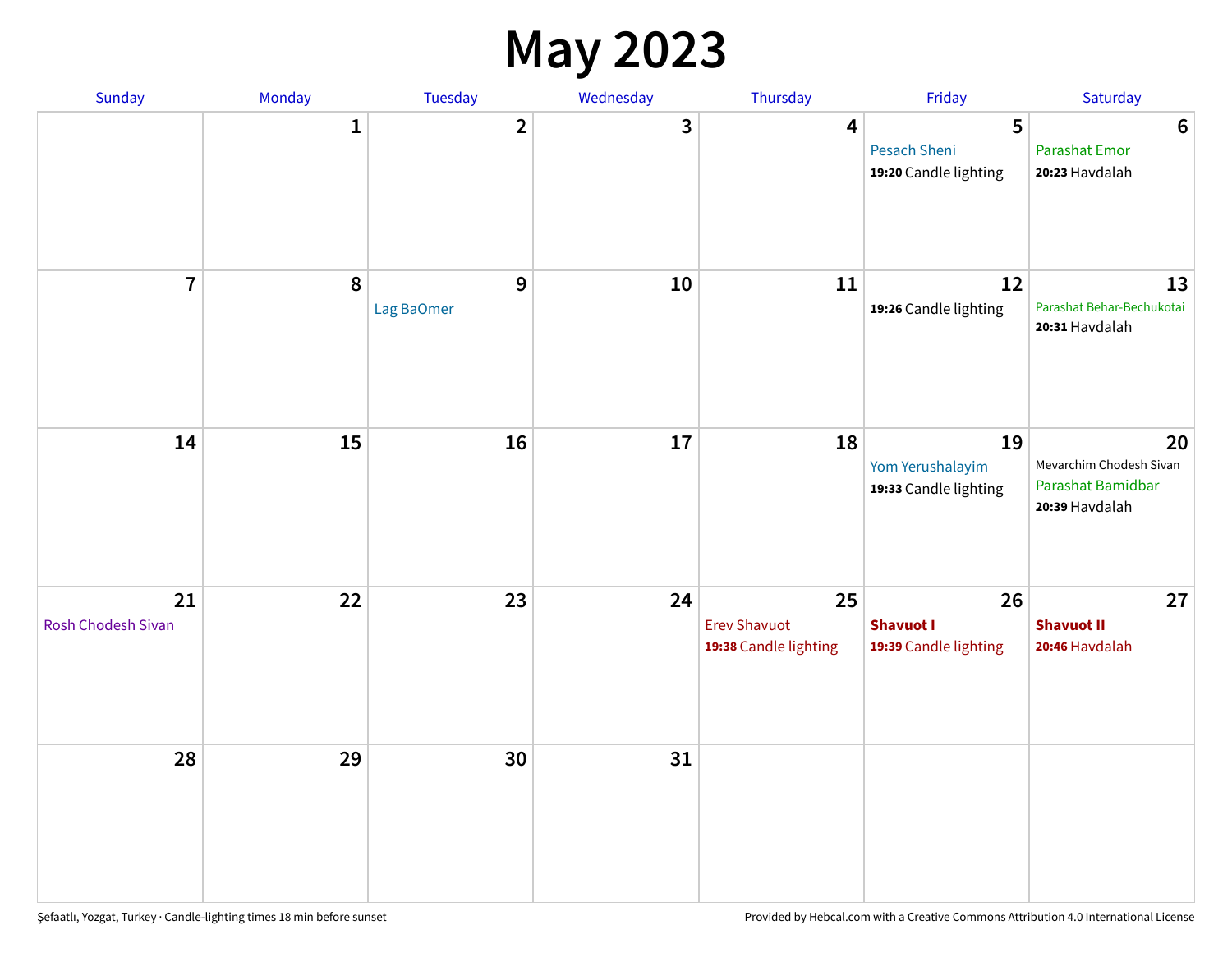#### **June 2023**

| Sunday                  | Monday                   | Tuesday                         | Wednesday      | Thursday     | Friday                                  | Saturday                                                            |
|-------------------------|--------------------------|---------------------------------|----------------|--------------|-----------------------------------------|---------------------------------------------------------------------|
|                         |                          |                                 |                | $\mathbf{1}$ | $\overline{2}$<br>19:44 Candle lighting | $\mathbf{3}$<br>Parashat Nasso<br>20:52 Havdalah                    |
| $\overline{\mathbf{4}}$ | 5                        | $\bf 6$                         | $\overline{7}$ | 8            | 9<br>19:49 Candle lighting              | 10<br>Parashat Beha'alotcha<br>20:56 Havdalah                       |
| $11\,$                  | 12                       | 13                              | 14             | 15           | 16<br>19:52 Candle lighting             | 17<br>Mevarchim Chodesh Tamuz<br>Parashat Sh'lach<br>21:00 Havdalah |
| 18                      | 19<br>Rosh Chodesh Tamuz | 20<br><b>Rosh Chodesh Tamuz</b> | 21             | 22           | 23<br>19:53 Candle lighting             | 24<br>Parashat Korach<br>21:01 Havdalah                             |
| 25                      | 26                       | 27                              | 28             | 29           | 30<br>19:54 Candle lighting             |                                                                     |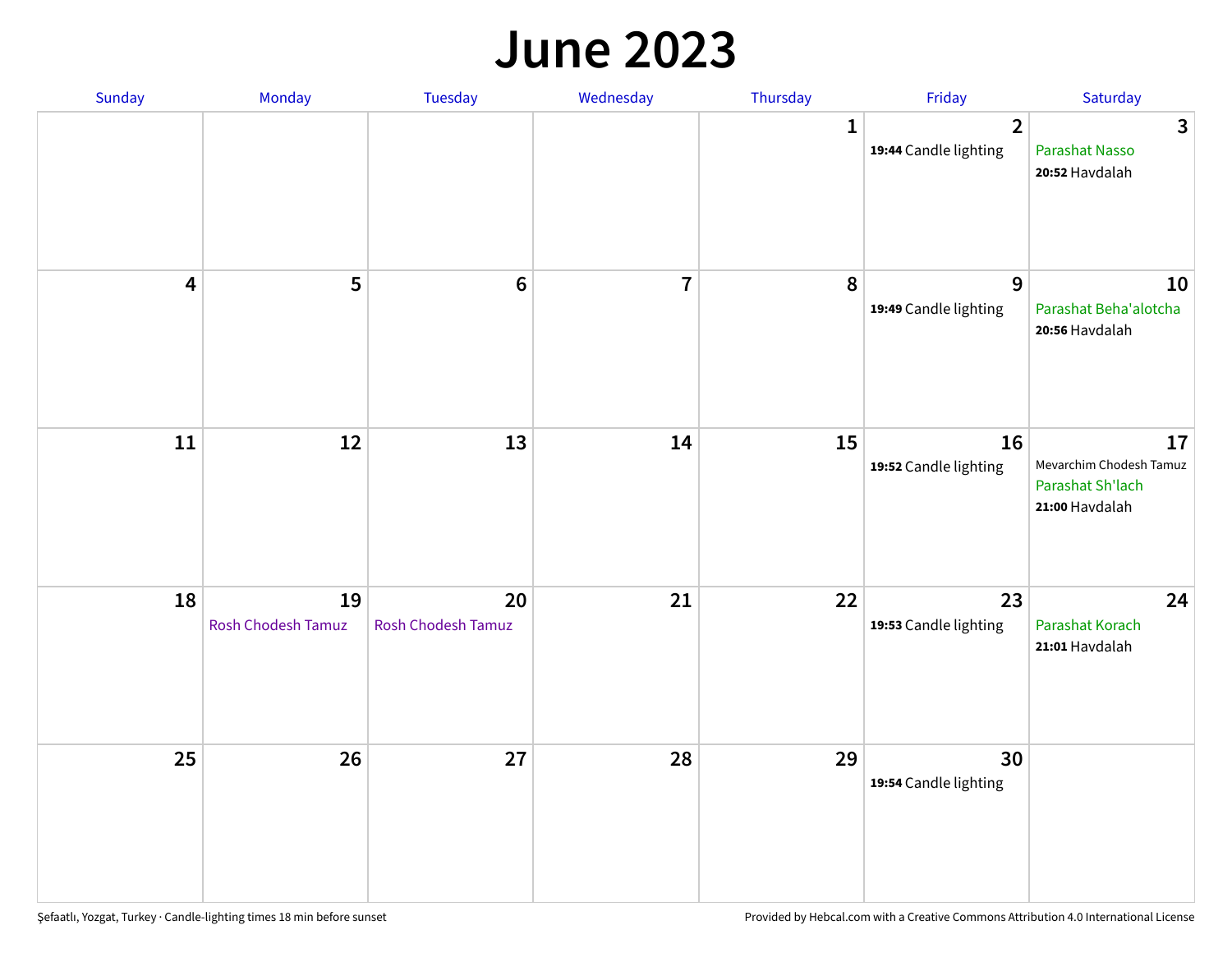## **July 2023**

| Sunday         | Monday       | <b>Tuesday</b>          | Wednesday                                   | Thursday                                                                      | Friday                                  | Saturday                                                              |
|----------------|--------------|-------------------------|---------------------------------------------|-------------------------------------------------------------------------------|-----------------------------------------|-----------------------------------------------------------------------|
|                |              |                         |                                             |                                                                               |                                         | $\mathbf 1$<br>Parashat Chukat-Balak<br>21:01 Havdalah                |
| $\overline{2}$ | $\mathbf{3}$ | $\overline{\mathbf{4}}$ | 5                                           | $6\phantom{1}6$<br>03:36 Fast begins<br><b>Tzom Tammuz</b><br>20:50 Fast ends | $\overline{7}$<br>19:53 Candle lighting | 8<br><b>Parashat Pinchas</b><br>20:59 Havdalah                        |
| 9              | 10           | 11                      | 12                                          | 13                                                                            | 14<br>19:50 Candle lighting             | 15<br>Mevarchim Chodesh Av<br>Parashat Matot-Masei<br>20:55 Havdalah  |
| 16             | 17           | 18                      | 19<br>Rosh Chodesh Av                       | 20                                                                            | 21<br>19:45 Candle lighting             | 22<br><b>Shabbat Chazon</b><br>Parashat Devarim<br>20:50 Havdalah     |
| 23             | 24           | 25                      | 26<br>20:00 Fast begins<br>Erev Tish'a B'Av | 27<br>Tish'a B'Av<br>20:36 Fast ends                                          | 28<br>19:39 Candle lighting             | 29<br><b>Shabbat Nachamu</b><br>Parashat Vaetchanan<br>20:42 Havdalah |
| 30             | 31           |                         |                                             |                                                                               |                                         |                                                                       |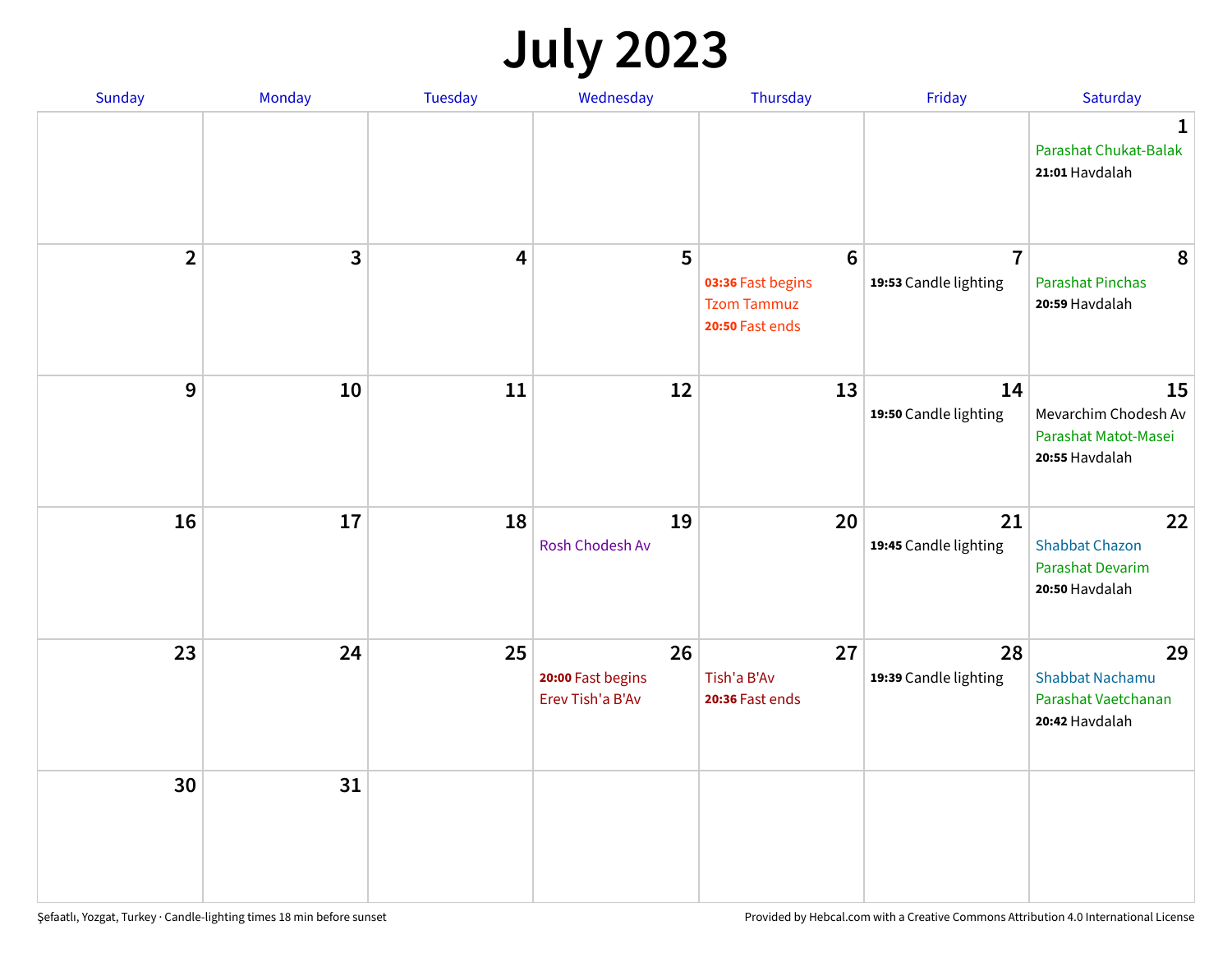# **August 2023**

| Sunday | Monday                  | Tuesday      | Wednesday               | Thursday                | Friday                                                                     | Saturday                                                         |
|--------|-------------------------|--------------|-------------------------|-------------------------|----------------------------------------------------------------------------|------------------------------------------------------------------|
|        |                         | $\mathbf{1}$ | $\mathbf{2}$<br>Tu B'Av | 3                       | $\overline{\mathbf{4}}$<br>19:32 Candle lighting                           | 5<br><b>Parashat Eikev</b><br>20:34 Havdalah                     |
| $6\,$  | $\overline{\mathbf{I}}$ | 8            | 9                       | 10                      | 11<br>19:24 Candle lighting                                                | 12<br>Mevarchim Chodesh Elul<br>Parashat Re'eh<br>20:25 Havdalah |
| 13     | 14                      | 15           | 16                      | 17<br>Rosh Chodesh Elul | 18<br>Rosh Hashana LaBehemot<br>Rosh Chodesh Elul<br>19:15 Candle lighting | 19<br><b>Parashat Shoftim</b><br>20:14 Havdalah                  |
| 20     | 21                      | 22           | 23                      | 24                      | 25<br>19:05 Candle lighting                                                | 26<br>Parashat Ki Teitzei<br>20:04 Havdalah                      |
| 27     | 28                      | 29           | 30                      | 31                      |                                                                            |                                                                  |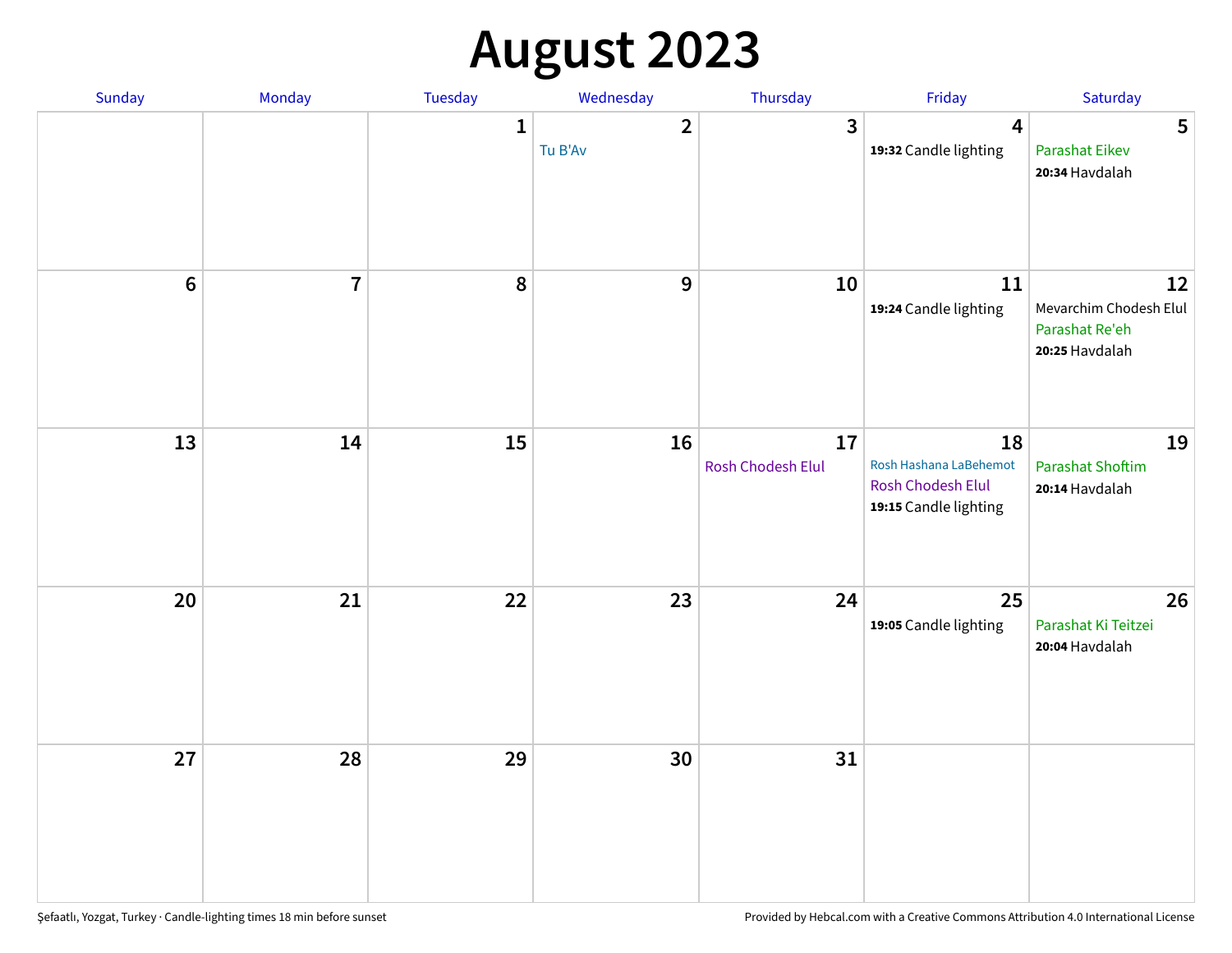# **September 2023**

| Sunday                                                | Monday                                                             | <b>Tuesday</b> | Wednesday       | Thursday       | Friday                                            | Saturday                                                            |
|-------------------------------------------------------|--------------------------------------------------------------------|----------------|-----------------|----------------|---------------------------------------------------|---------------------------------------------------------------------|
|                                                       |                                                                    |                |                 |                | 1<br>18:54 Candle lighting                        | $\overline{2}$<br>Parashat Ki Tavo<br>19:52 Havdalah                |
| 3                                                     | $\overline{\mathbf{4}}$                                            | 5              | $6\phantom{1}6$ | $\overline{7}$ | 8<br>18:43 Candle lighting                        | 9<br>Leil Selichot<br>Parashat Nitzavim-Vayeilech<br>19:40 Havdalah |
| 10                                                    | 11                                                                 | 12             | 13              | 14             | 15<br>Erev Rosh Hashana<br>18:32 Candle lighting  | 16<br>Rosh Hashana 5784<br>19:29 Candle lighting                    |
| 17<br><b>Rosh Hashana II</b><br>19:27 Havdalah        | 18<br>05:04 Fast begins<br><b>Tzom Gedaliah</b><br>19:18 Fast ends | 19             | 20              | 21             | 22<br>18:20 Candle lighting                       | 23<br><b>Shabbat Shuva</b><br>Parashat Ha'Azinu<br>19:17 Havdalah   |
| 24<br><b>Erev Yom Kippur</b><br>18:17 Candle lighting | 25<br><b>Yom Kippur</b><br>19:14 Havdalah                          | 26             | 27              | 28             | 29<br><b>Erev Sukkot</b><br>18:09 Candle lighting | 30<br>Sukkot I<br>19:06 Candle lighting                             |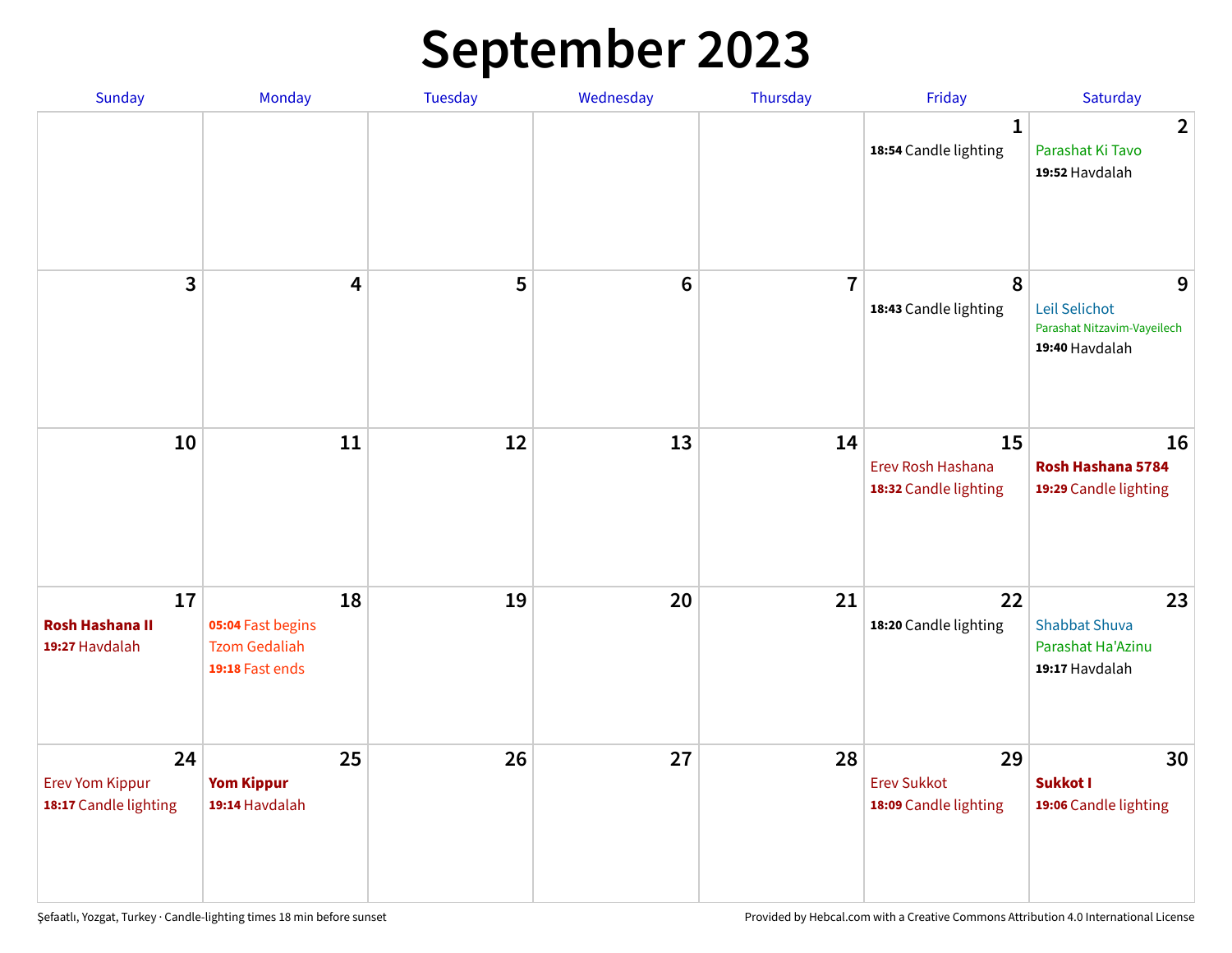## **October 2023**

| Sunday                                             | Monday                              | <b>Tuesday</b>        | Wednesday                         | Thursday              | Friday                                                               | Saturday                                                                       |
|----------------------------------------------------|-------------------------------------|-----------------------|-----------------------------------|-----------------------|----------------------------------------------------------------------|--------------------------------------------------------------------------------|
| $\mathbf{1}$<br><b>Sukkot II</b><br>19:04 Havdalah | $\overline{2}$<br>Sukkot III (CH"M) | 3<br>Sukkot IV (CH"M) | $\overline{4}$<br>Sukkot V (CH"M) | 5<br>Sukkot VI (CH"M) | $6\phantom{1}$<br>Sukkot VII (Hoshana Raba)<br>17:58 Candle lighting | $\overline{\mathbf{7}}$<br><b>Shmini Atzeret</b><br>18:55 Candle lighting      |
| 8<br><b>Simchat Torah</b><br>18:53 Havdalah        | 9                                   | 10                    | 11                                | 12                    | 13<br>17:47 Candle lighting                                          | 14<br>Mevarchim Chodesh Cheshvan<br><b>Parashat Bereshit</b><br>18:44 Havdalah |
| 15<br>Rosh Chodesh Cheshvan                        | 16<br>Rosh Chodesh Cheshvan         | 17                    | 18                                | 19                    | 20<br>17:37 Candle lighting                                          | 21<br>Parashat Noach<br>18:34 Havdalah                                         |
| 22<br>Yom HaAliyah School Observance               | 23                                  | 24                    | 25                                | 26                    | 27<br>17:28 Candle lighting                                          | 28<br>Parashat Lech-Lecha<br>18:26 Havdalah                                    |
| 29                                                 | 30                                  | 31                    |                                   |                       |                                                                      |                                                                                |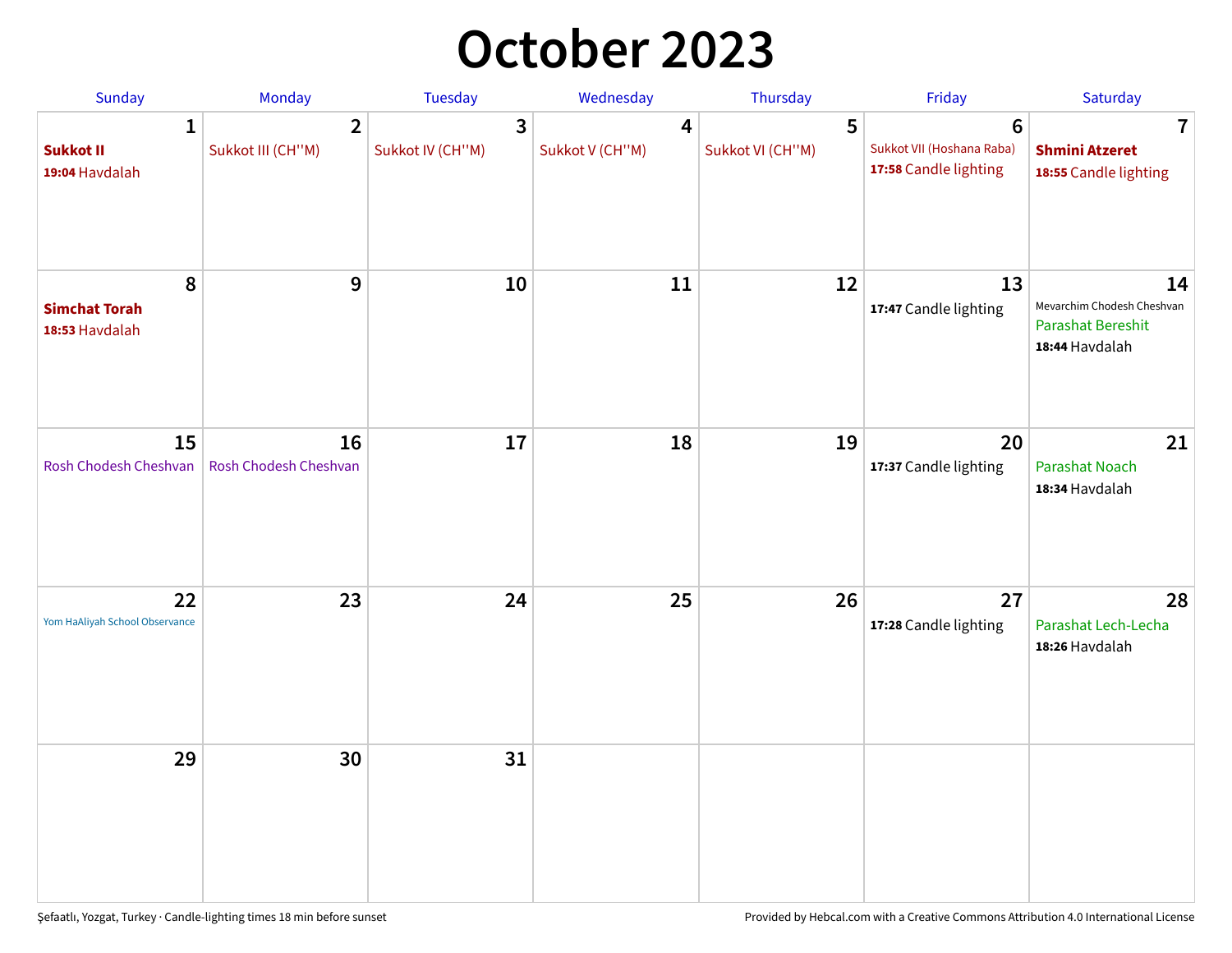#### **November 2023**

| Sunday | Monday         | Tuesday                   | Wednesday    | Thursday         | Friday                      | Saturday                                                                 |
|--------|----------------|---------------------------|--------------|------------------|-----------------------------|--------------------------------------------------------------------------|
|        |                |                           | $\mathbf{1}$ | $\overline{2}$   | 3<br>17:19 Candle lighting  | $\overline{\mathbf{4}}$<br>Parashat Vayera<br>18:18 Havdalah             |
| 5      | $6\phantom{a}$ | $\overline{7}$            | ${\bf 8}$    | $\boldsymbol{9}$ | 10<br>17:12 Candle lighting | 11<br>Mevarchim Chodesh Kislev<br>Parashat Chayei Sara<br>18:12 Havdalah |
| 12     | 13<br>Sigd     | 14<br>Rosh Chodesh Kislev | 15           | 16               | 17<br>17:06 Candle lighting | 18<br><b>Parashat Toldot</b><br>18:07 Havdalah                           |
| 19     | 20             | 21                        | 22           | 23               | 24<br>17:02 Candle lighting | 25<br>Parashat Vayetzei<br>18:03 Havdalah                                |
| 26     | 27             | 28                        | 29           | 30               |                             |                                                                          |